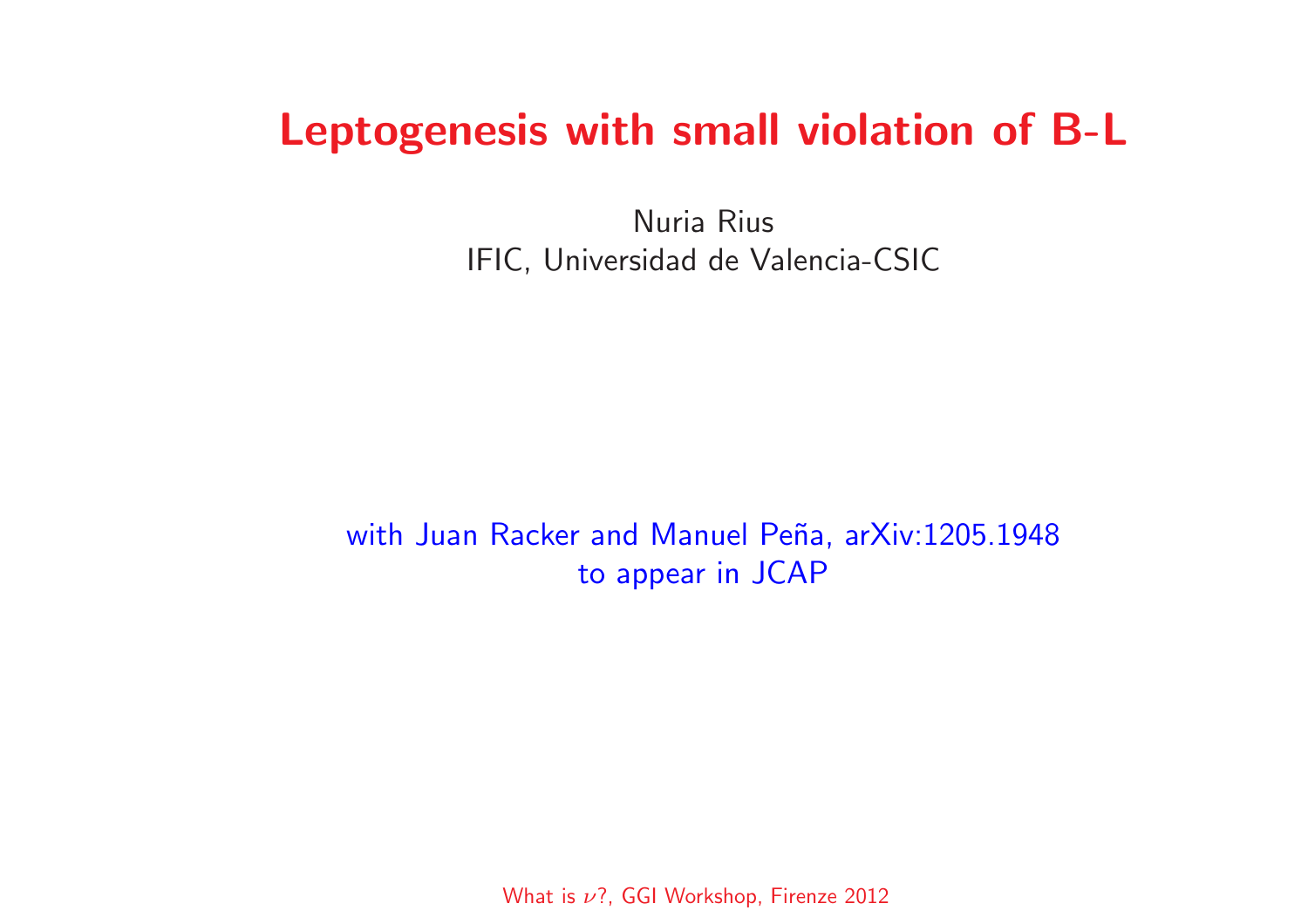## **OUTLINE**

## 1. Introduction

- 2. Leptogenesis in models with small violation of B-L
- 3. Boltzmann Equations
- 4. Results and conclusions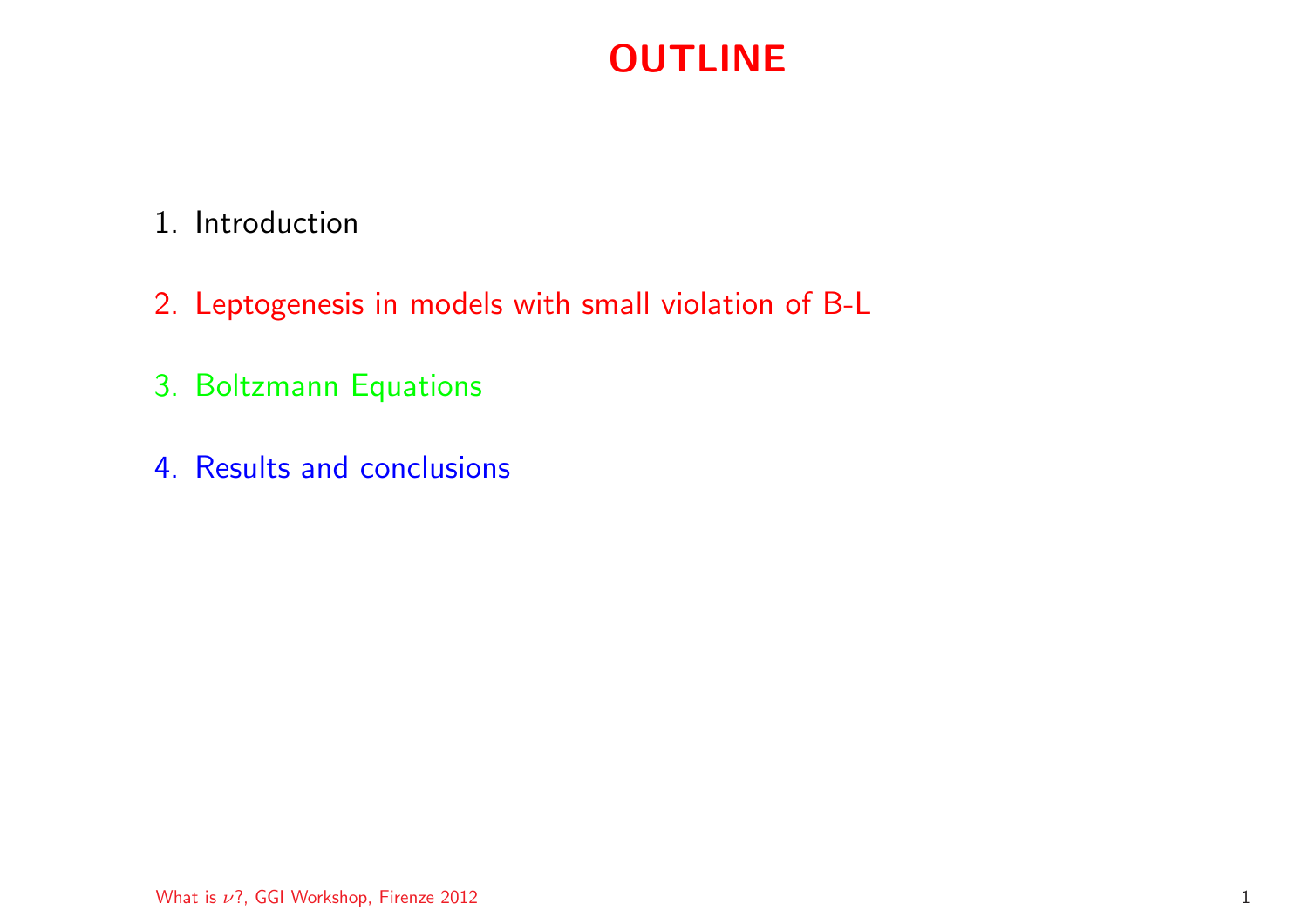## 1. Introduction

• Neutrino masses and baryon asymmetry of the Universe (BAU) naturally explained by the seesaw mechanism

 $\rightarrow$  generically no testable

 $\rightarrow$  Davidson-Ibarra bound on  $M_1$  for hierarchical heavy SM singlets:

 $M_1 \gtrsim 10^9$  GeV ( $10^8$  GeV if  $M_2/M_1 \lesssim 10$ ).

 $\rightarrow$  tension between thermal leptogenesis and gravitino bound on the reheating temperature  $T_{RH}$  in SUSY seesaw scenarios with hierarchical RHN:

- Unstable gravitino  $\rightarrow T_{RH}\lesssim 10^5-10^7$  GeV ( $10^9-10^{10}$  GeV) for  $m_{3/2}\sim$ 100 GeV - 1 TeV ( $\gtrsim$  10 TeV)

- Gravitino is the LSP: bounds depend on the NLSP, but  $T_{RH} \gtrsim 10^9$  GeV can be obtained for  $m_{3/2} \gtrsim 10$  GeV

Kawasaki et al. (2008)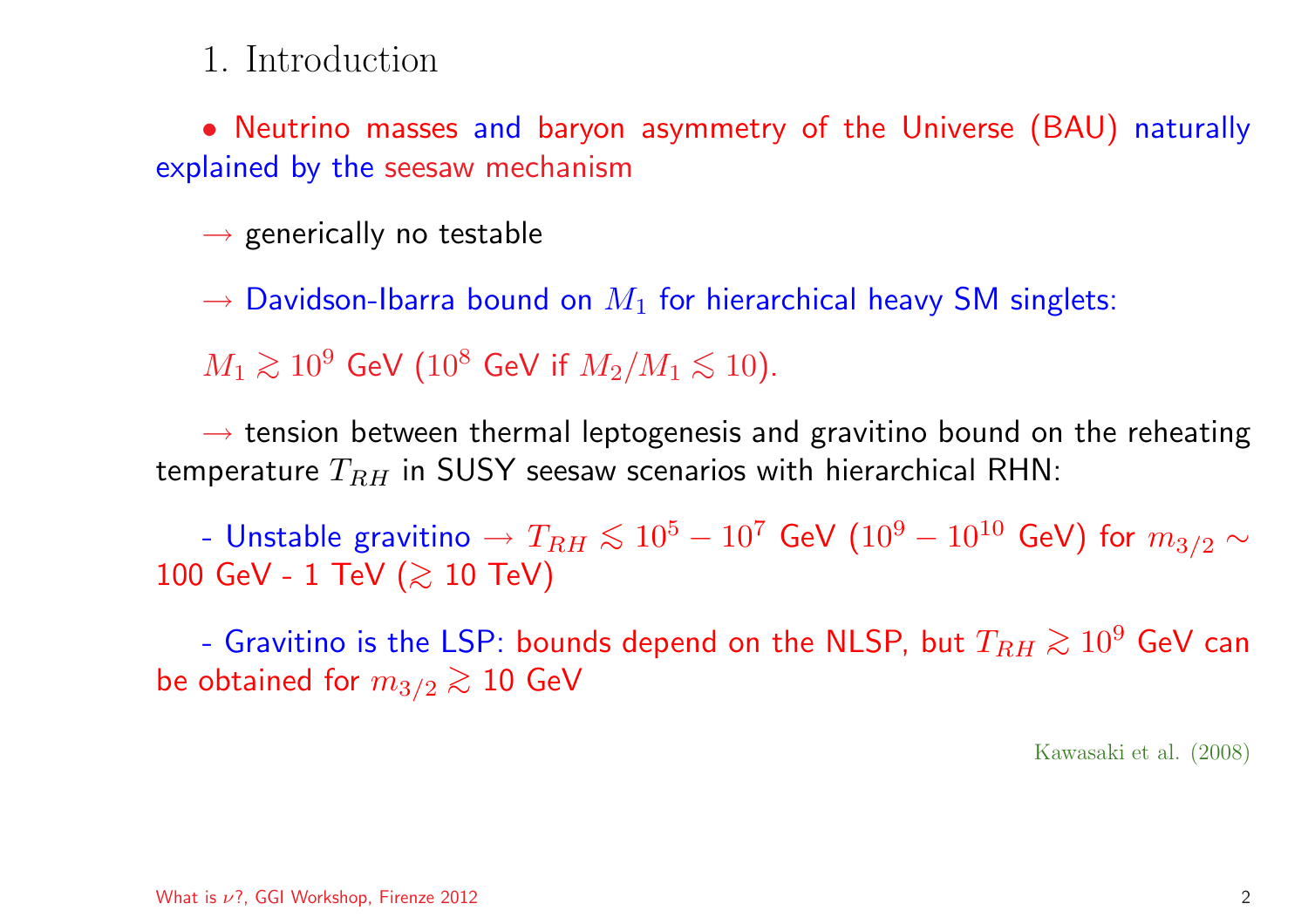• Global lepton number  $U(1)_L$  slightly broken by small parameters  $\mu$ ,  $\lambda'$ , protected from radiative corrections.

$$
\mathcal{L}_L = -\lambda_{\alpha i} \widetilde{h}^\dagger \, \overline{P_R N_i} \ell_\alpha - \frac{1}{2} M_{ij} \overline{N_i^c} N_j' - \frac{1}{2} M_{ij} \overline{N_i''^c} N_j'' + h.c.
$$

$$
\mathcal{L}_{\not L} = -\lambda'_{\alpha j} \widetilde{h}^{\dagger} \overline{P_R N'_j} \ell_{\alpha} - \lambda'_{\alpha j} \widetilde{h}^{\dagger} \overline{P_R N''_j} \ell_{\alpha} - \frac{1}{2} \mu_{ik} \overline{N_i^c} N_k - \frac{1}{2} \mu'_{jk} \overline{N'_j^c} N'_k + h.c.
$$

 $\lambda_{\alpha i}$  can be large, because they do not vanish in the  $B-L$  conserved limit  $\rightarrow$ in the absence of  $\mu, \mu'$  and  $\lambda'_{\alpha i}$ , a perturbatively conserved lepton number can be defined:

$$
L_N = 1 \qquad L_{N'} = -1 \qquad L_{N''} = 0
$$

 $L_{\ell_{\alpha}}=1$  for the SM leptons.

Example: Inverse seesaw  $\rightarrow$  Only  $(N_i, N'_i)$  per generation, with  $\mu_{ik} = \lambda'_{\alpha j} = 0$ 

Mohapatra, Valle (1986)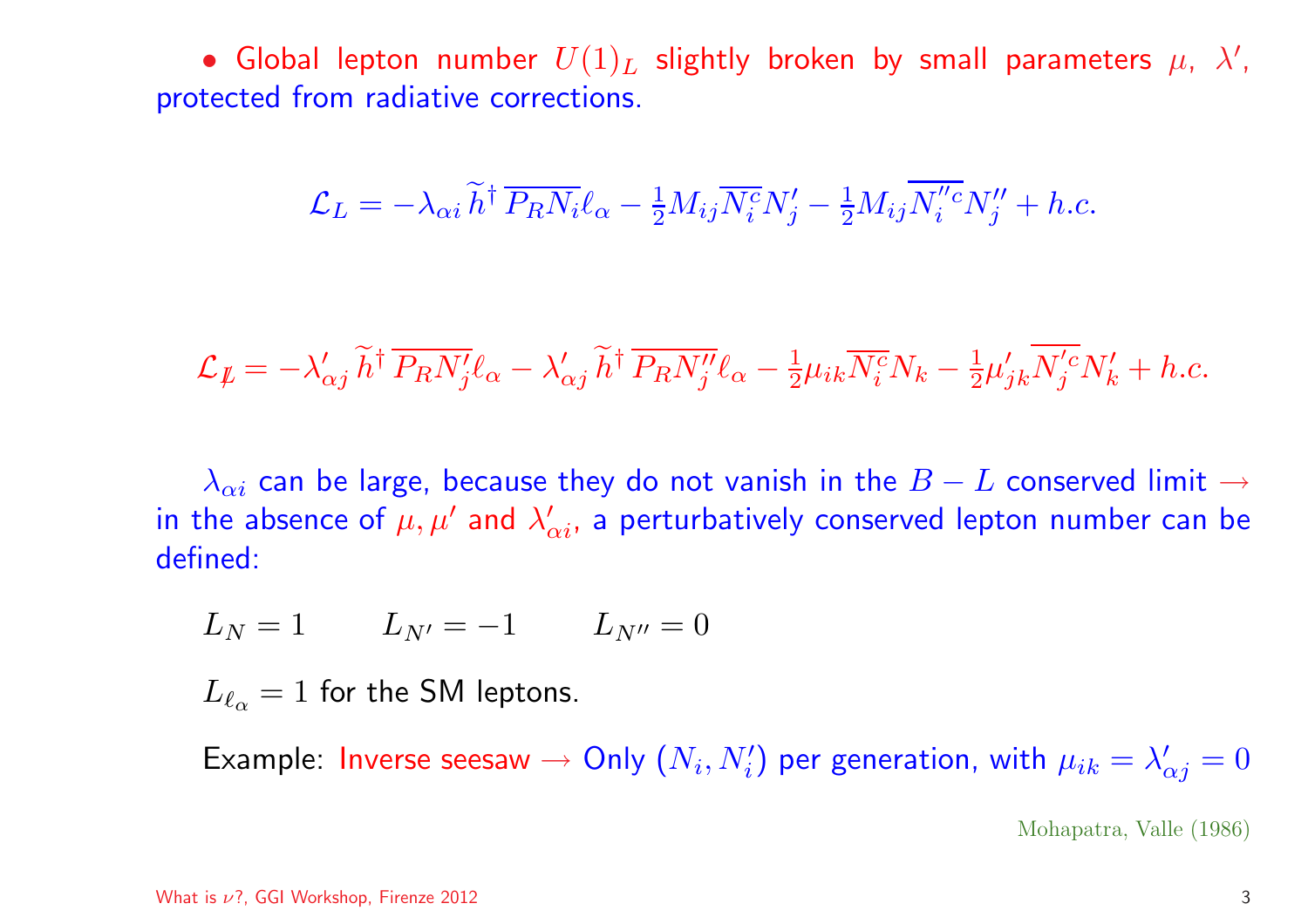- Rich phenomenology:
- Large neutrino Yukawa couplings and heavy neutrino masses at the TeV scale
- Flavour and CP violating effects not suppressed by light neutrino masses

Bernabeu et al. (1987); NR, Valle (1990); González-García, Valle (1992); Gavela et al. (2009)

- Heavy neutrinos may be at LHC reach

Han, Zhang (2006); F. del Aguila et al. (2007); Kersten, Smirnov (2007)

- Two strongly degenerate RH neutrinos (quasi-Dirac fermion)  $\rightarrow$  resonant leptogenesis at  $T \sim \mathcal{O}(1 \text{ TeV})$ 

Pilaftsis, Underwood (2005); Asaka, Blanchet (2008); Blanchet et al. (2010)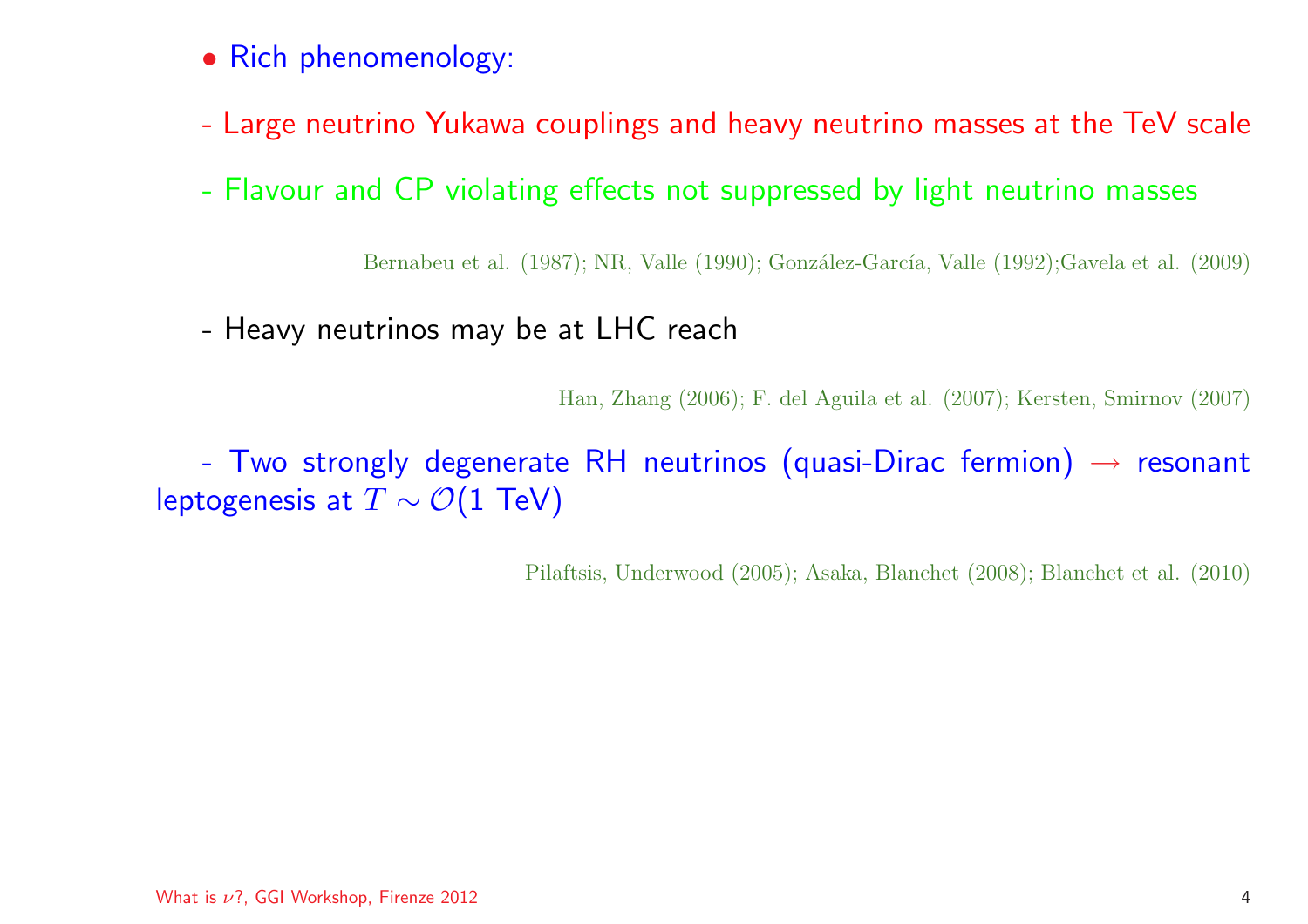Low energy effective Lagrangian:

$$
\mathcal{L} = \mathcal{L}_{\rm SM} + \frac{c^{d=5}}{\Lambda_{LN}} \mathcal{O}^{d=5} + \sum_i \frac{c_i^{d=6}}{\Lambda_{FL}^2} \mathcal{O}_i^{d=6} + \ldots ,
$$

where  $\Lambda_{FL}$  can be  $\mathcal{O}(\text{TeV})$  and  $\Lambda_{LN} \gg \Lambda_{FL}$ 

If  $B - L$  is approximately conserved:

i)  $N_i$  is a Majorana neutrino with small Yukawa couplings  $\lambda'_{\alpha i}$ ,

$$
\tfrac{(c_M^{d=5})_{\alpha\beta}}{\Lambda_{LN}}=\tfrac{\lambda'_{\alpha i}\lambda'_{\beta i}}{M_i}\;.
$$

$$
\frac{(c_M^{d=6})_{\alpha\beta}}{\Lambda_{FL}^2} = \frac{\lambda'_{\alpha i} \lambda'^*_{\beta i}}{M_i^2}.
$$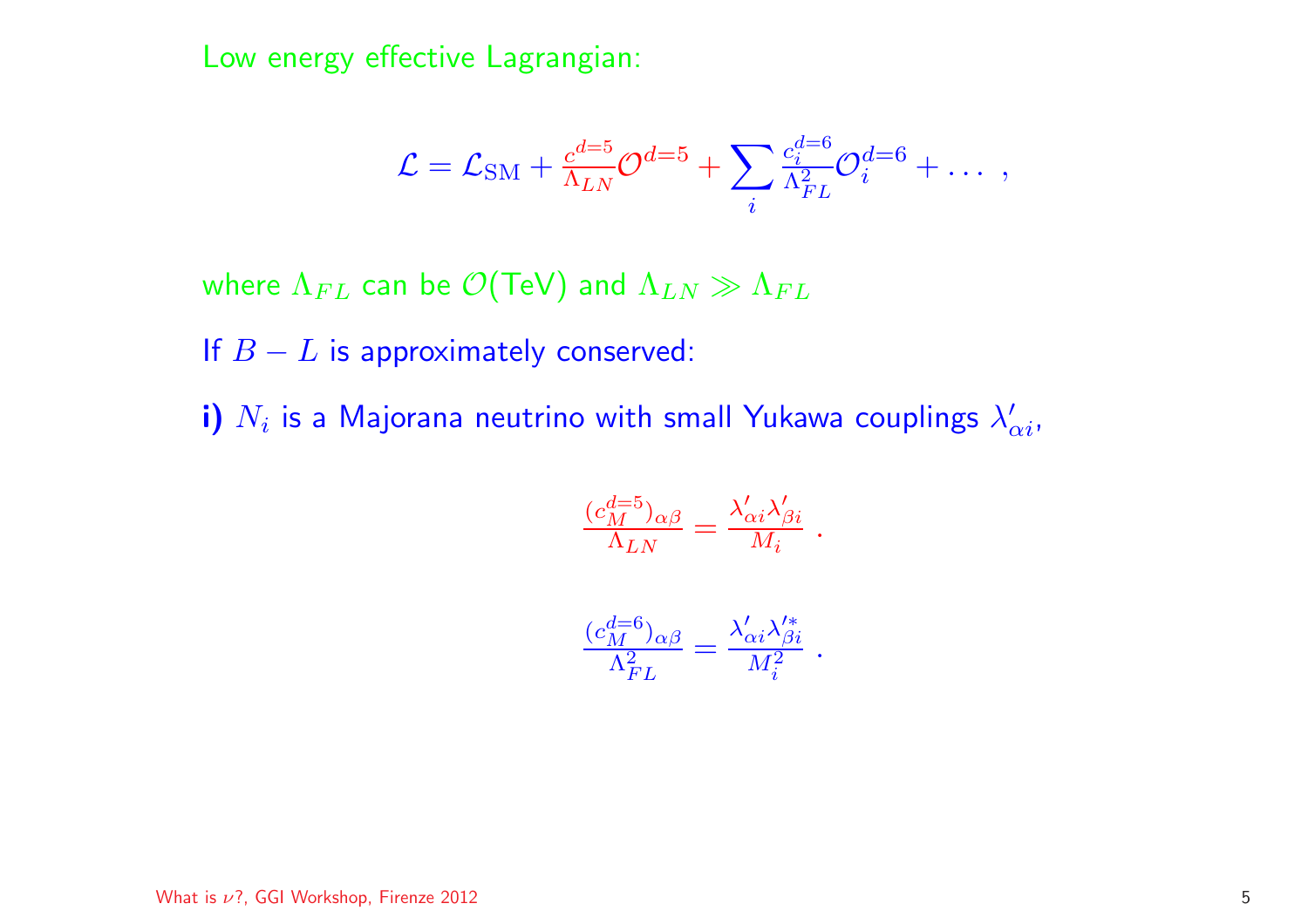ii) The  $N_i$  is a Dirac or quasi Dirac neutrino with four degrees of freedom  $\rightarrow$ there are two Majorana neutrinos  $N_{ih}$  and  $N_{il}$  with masses  $M_i+\mu_i$  and  $M_i-\mu_i$ respectively.

If  $B-L$  is conserved,  $\mu_i=0$  and  $N_i=(N_{ih}+iN_{il})/\sqrt{2}$  is a Dirac fermion.

Yukawa interactions:

$$
\mathcal{L}_{Y_{Ni}} = -\lambda_{\alpha i} \tilde{h}^{\dagger} \, \overline{P_R \frac{N_{ih} + i N_{il}}{\sqrt{2}}}\ell_{\alpha} - \lambda_{\alpha i}' \, \tilde{h}^{\dagger} \, \overline{P_R \frac{N_{ih} - i N_{il}}{\sqrt{2}}}\ell_{\alpha} + h.c.,
$$

Contribution of <sup>a</sup> quasi Dirac heavy neutrino to the Weinberg operator at leading order:

$$
\frac{(c_{QD}^{d=5})_{\alpha\beta}}{\Lambda_{LN}} = (\lambda'_{\alpha i} - \frac{\mu_i}{M_i} \lambda_{\alpha i}) \frac{1}{M_i} \lambda_{\beta i} + \lambda_{\alpha i} \frac{1}{M_i} (\lambda'_{\beta i} - \frac{\mu_i}{M_i} \lambda_{\beta i}) + \dots
$$

$$
\frac{(c_{QD}^{d=6})_{\alpha\beta}}{\Lambda_{FL}^2} = \frac{\lambda_{\alpha i} \lambda_{\beta i}^*}{M_i^2}.
$$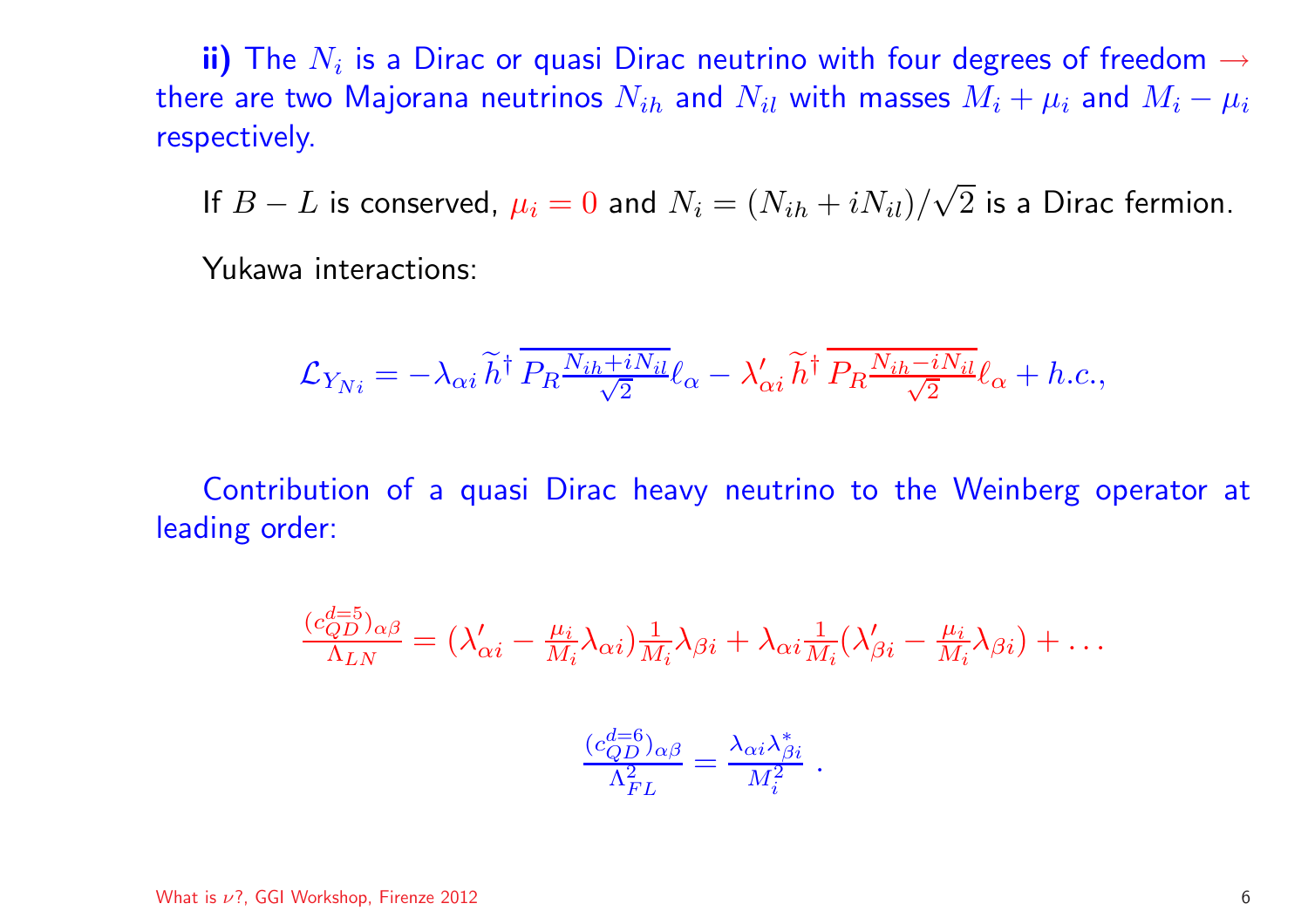2. Leptogenesis in models with small violation of B-L

Sakharov's conditions for generating the BAU are naturally satisfied in the seesaw framework for neutrino masses

 $\rightarrow$  Leptogenesis:

- $\bullet$  Out of equilibrium decay of heavy Majorana neutrinos  $(L$  violation)
- CP asymmetry  $\rightarrow$  lepton asymmetry  $Y_L$

 $\bullet$   $(B+L)$ -violating non-perturbative sphaleron interactions partially convert  $Y_L$  into a baryon asymmetry  $Y_B.$ 

What can be different regarding leptogenesis in different models with approximately conserved B-L ?

 $N_1 \rightarrow$  heavy neutrino which generates the lepton asymmetry

 $N_2$   $\;\rightarrow$  heavy neutrino which makes the most important (non resonant) contribution to asymmetry in  $N_1$  decay.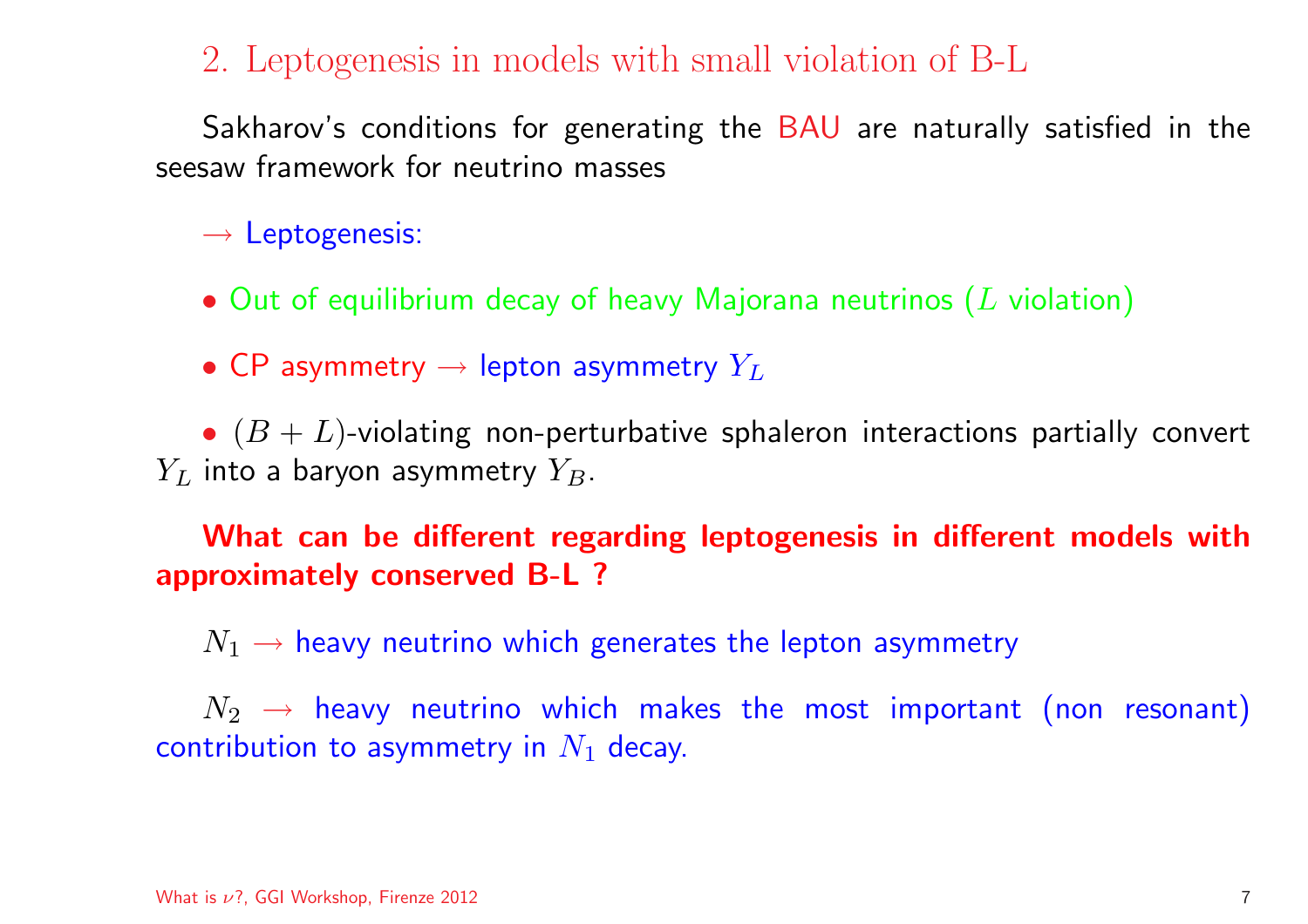1. Both  $N_1$  and  $N_2$  are type i) Majorana fermions  $\rightarrow$  nothing different from the standard seesaw

### II.  $N_1$  is type i) and  $N_2$  type ii) (quasi Dirac)

CP asymmetry produced in the decay of  $N_1$  into leptons of flavour  $\alpha$ :

$$
\epsilon_{\alpha 1} \equiv \frac{\Gamma(N_1 \to \ell_\alpha h) - \Gamma(N_1 \to \bar{\ell}_\alpha \bar{h})}{\sum_{\alpha} \Gamma(N_1 \to \ell_\alpha h) + \Gamma(N_1 \to \bar{\ell}_\alpha \bar{h})} = \epsilon_{\alpha 1}^{\not{L}} + \epsilon_{\alpha 1}^L
$$

with

$$
\epsilon_{\alpha 1}^{\mu} = \sum_{j=2h,2l} f(a_j) \text{Im} \lambda_{\alpha j}^* \lambda_{\alpha 1} (\lambda^{\dagger} \lambda)_{j1} \qquad \epsilon_{\alpha 1}^L = \sum_{j=2h,2l} g(a_j) \text{Im} \lambda_{\alpha j}^* \lambda_{\alpha 1} (\lambda^{\dagger} \lambda)_{1j}
$$

Covi et al. (1996)

- $\bullet a_j \equiv M_i^2/M_1^2$
- to lowest order in  $\mu_2$ ,  $f(a_{2h}) = f(a_{2l})$  and  $g(a_{2h}) = g(a_{2l})$ .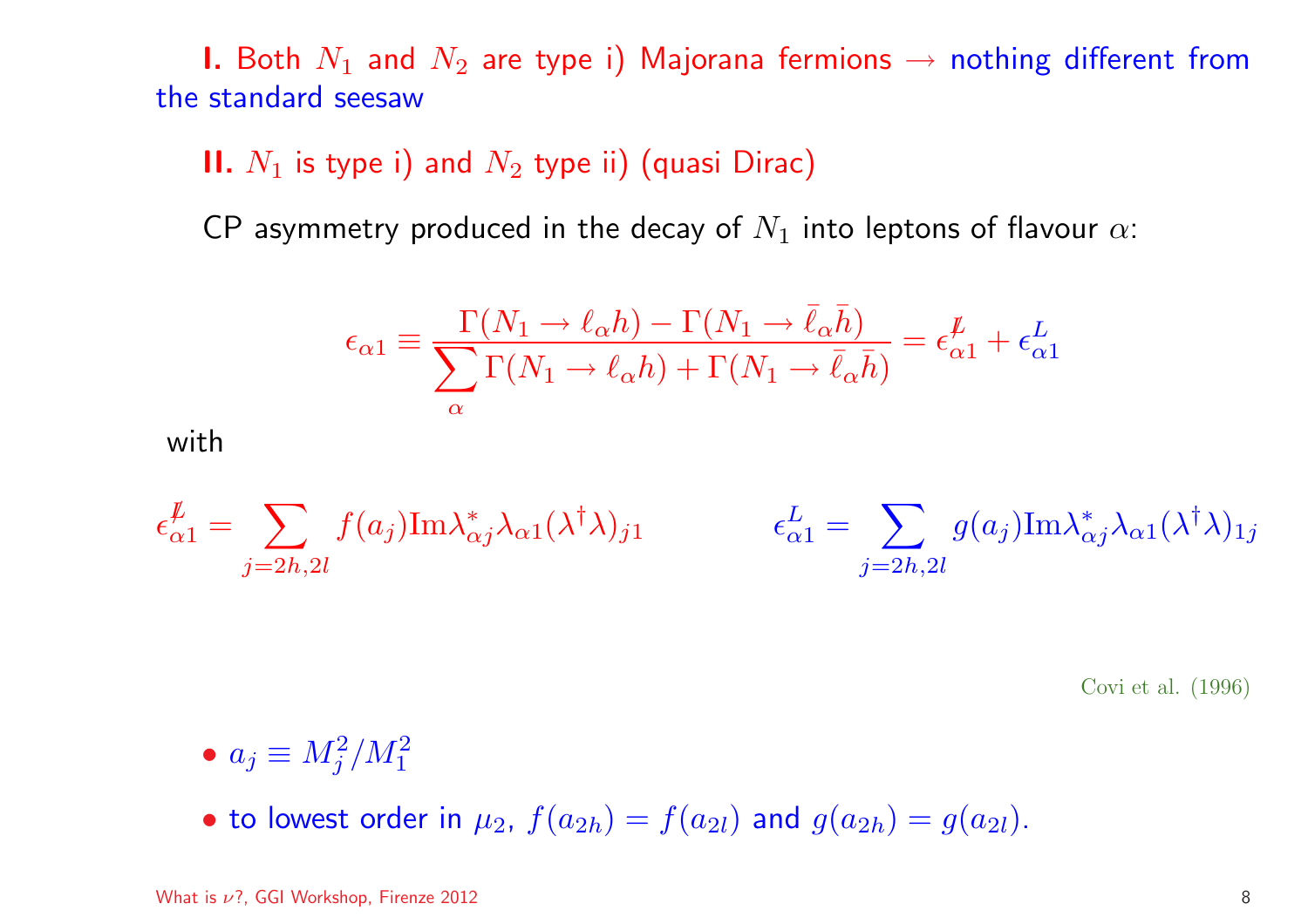$\lambda_{\alpha 2l} = i \lambda_{\alpha 2h}$ , therefore when  $\mu_2 \rightarrow 0$ :

$$
\epsilon_{\alpha 1}^{\not L} \longrightarrow f(a_{2h}) \text{Im} \lambda_{\alpha 2h}^* \lambda_{\alpha 1} (\lambda^\dagger \lambda)_{2h 1} (1 + i^{*2}) = 0
$$

 $\epsilon_{\alpha 1}^L \longrightarrow g(a_{2h}) \text{Im} \left[ \lambda_{\alpha 2h}^* \lambda_{\alpha 1} (\lambda^{\dagger} \lambda)_{1 2h} \right] (1+|i|^2) = 2g(a_{2h}) \text{Im} \left[ \lambda_{\alpha 2h}^* \lambda_{\alpha 1} (\lambda^{\dagger} \lambda)_{1 2h} \right] .$ 

 $\epsilon_{\alpha1}^L$  are related to the lepton number conserving d=6 operators  $\rightarrow$  escape the DI bound because they are not linked to neutrino masses (LNV  $d=5$  Weinberg operator)

Antusch et al. (2010)

However,  $\epsilon_1 \equiv \sum_\alpha \epsilon_{\alpha 1} \propto \mu_2$  because  $\sum_\alpha \epsilon_{\alpha 1}^L = 0 \to$  flavour effects mandatory for successful leptogenesis

Barbieri et al., (2000); Endoh et al. (2004); Abada et al. (2006); Nardi et al. (2006)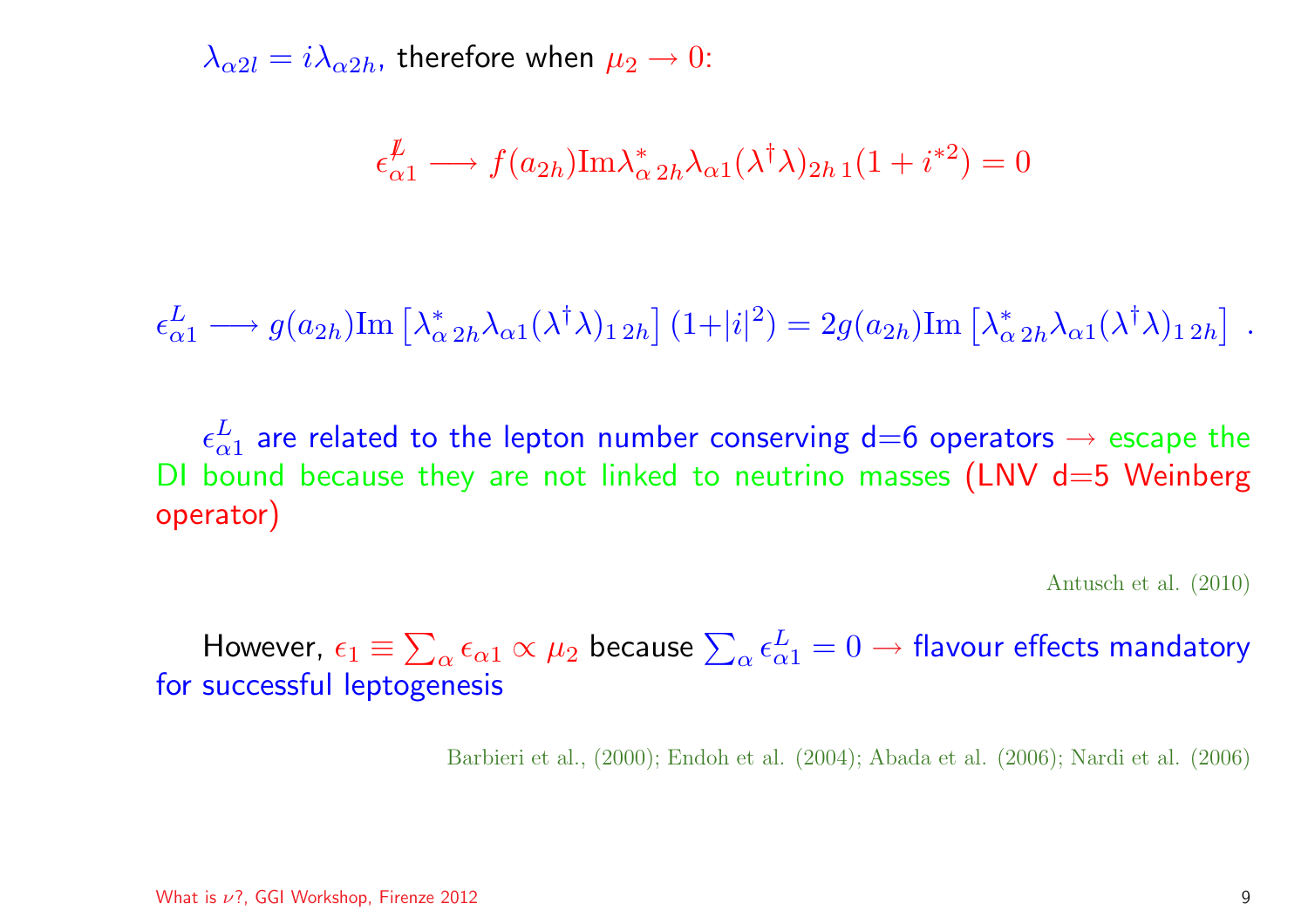**III.**  $N_1$  is quasi Dirac and  $N_2$  type i): resonant enhancement of the CP asymmetry for degenerate neutrinos  $N_{1h}, N_{1l}$  when  $\mu_1 \gtrsim \Gamma_{N_1}$ , with

$$
\Gamma_{N_{ih}} = \frac{M_i + \mu_i \left(\lambda^{\dagger} \lambda\right)_{ii}}{8\pi} \approx \frac{M_i - \mu_i \left(\lambda^{\dagger} \lambda\right)_{ii}}{8\pi} = \Gamma_{N_{il}} \equiv \Gamma_{N_i}
$$

Covi and Roulet, (1997); Pilaftsis (2005); Anisinov et al. (2006)

Resonant contribution suppressed by  $\frac{\lambda'_{\alpha 1}}{\sqrt{(\lambda^\dagger \lambda)_{11}}} \to$  the CP asymmetry can not reach the maximum value  $1/2$ .

Successful leptogenesis with  $M = 10^6$  GeV (1 TeV), for  $\epsilon \equiv \lambda'/\lambda \sim 10^{-3}$  and  $\epsilon_M \equiv \mu_1/M_1 \sim 10^{-8}$   $(10^{-11}) \to$  no observable low energy effects

Asaka et al. (2008)

 $\mu_1 \ll \Gamma_{N_1}$ : observable  $\mu \to e\gamma$ 

Blanchet et al. (2010)

#### Bolztmann picture breaks down

De Simone, Riotto (2007); Garny et al. (2010); Garbrecht, Herranen (2012); Garny et al. (2012)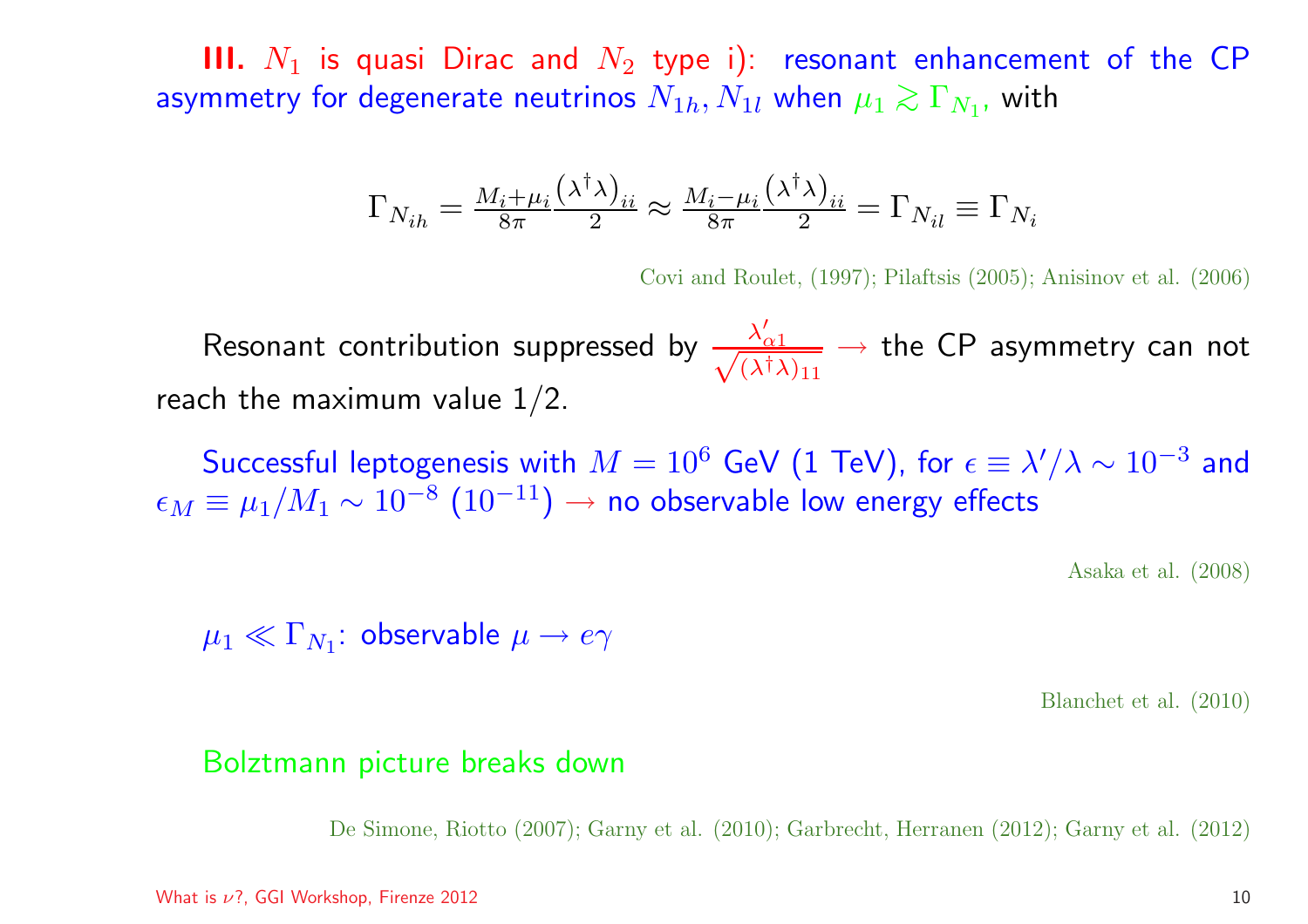IV. Both  $N_1$  and  $N_2$  are type ii) quasi Dirac neutrinos:  $\rightarrow$  both, resonant contributions from  $N_{1l,1h}$  and large contribution of  $N_2$  to  $\epsilon_{\alpha 1l}$  and  $\epsilon_{\alpha 1h}$ 

#### This work:

• We do NOT consider resonant contributions, widely studied

• We focus on  $\epsilon^L$ , not bounded by neutrino masses and large in models which approximately conserve B-L

• Exhaustive analysis of parameter space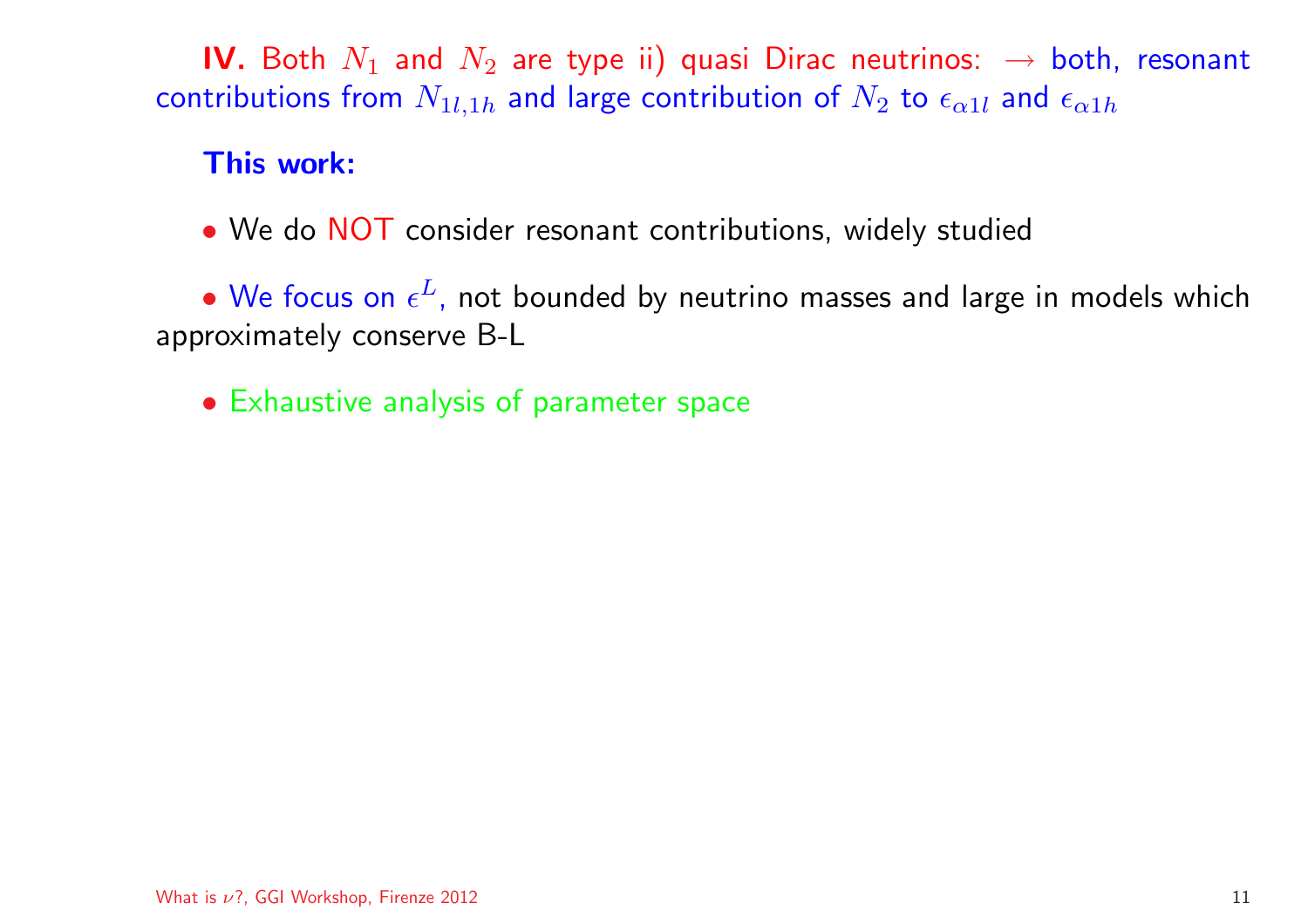## 4. Boltzmann equations

Scenario for leptogenesis involving three fermion singlets  $N_1, N_{2l}, N_{2h}$  with masses  $M_1, M_2 - \mu_2, M_2 + \mu_2$  and Yukawa couplings given by the Lagrangian

$$
\mathcal{L}_Y = -\lambda_{\alpha 1} \tilde{h}^\dagger \, \overline{P_R N_1} \ell_\alpha - \lambda_{\alpha 2} \tilde{h}^\dagger \, \overline{P_R \frac{N_{2h} + i N_{2l}}{\sqrt{2}}} \ell_\alpha + h.c. \; .
$$

with  $\lambda_{\alpha1} \ll \lambda_{\alpha2}$ 

• We neglect  $N_2$  LNV Yukawa couplings,  $\lambda'_{\alpha 2} \ll \lambda_{\alpha 2}$  (checked that they have negligible effects)

• We consider two flavours for simplicity (3 flavours discussed later)

• Include decays and inverse decays of  $N_1, N_2$  and rapid L-conserving but  $L_{\alpha}$ -violating flavour changing interaction (FCI):

 $\ell_{\beta}h \to \ell_{\alpha}h \qquad \ell_{\beta}\bar{h} \to \ell_{\alpha}\bar{h} \qquad \text{and} \qquad h\bar{h} \to \ell_{\alpha}\bar{\ell}_{\beta}$ 

• Neglected spectator processes and  $\Delta L = 1$  scatterings: few 10%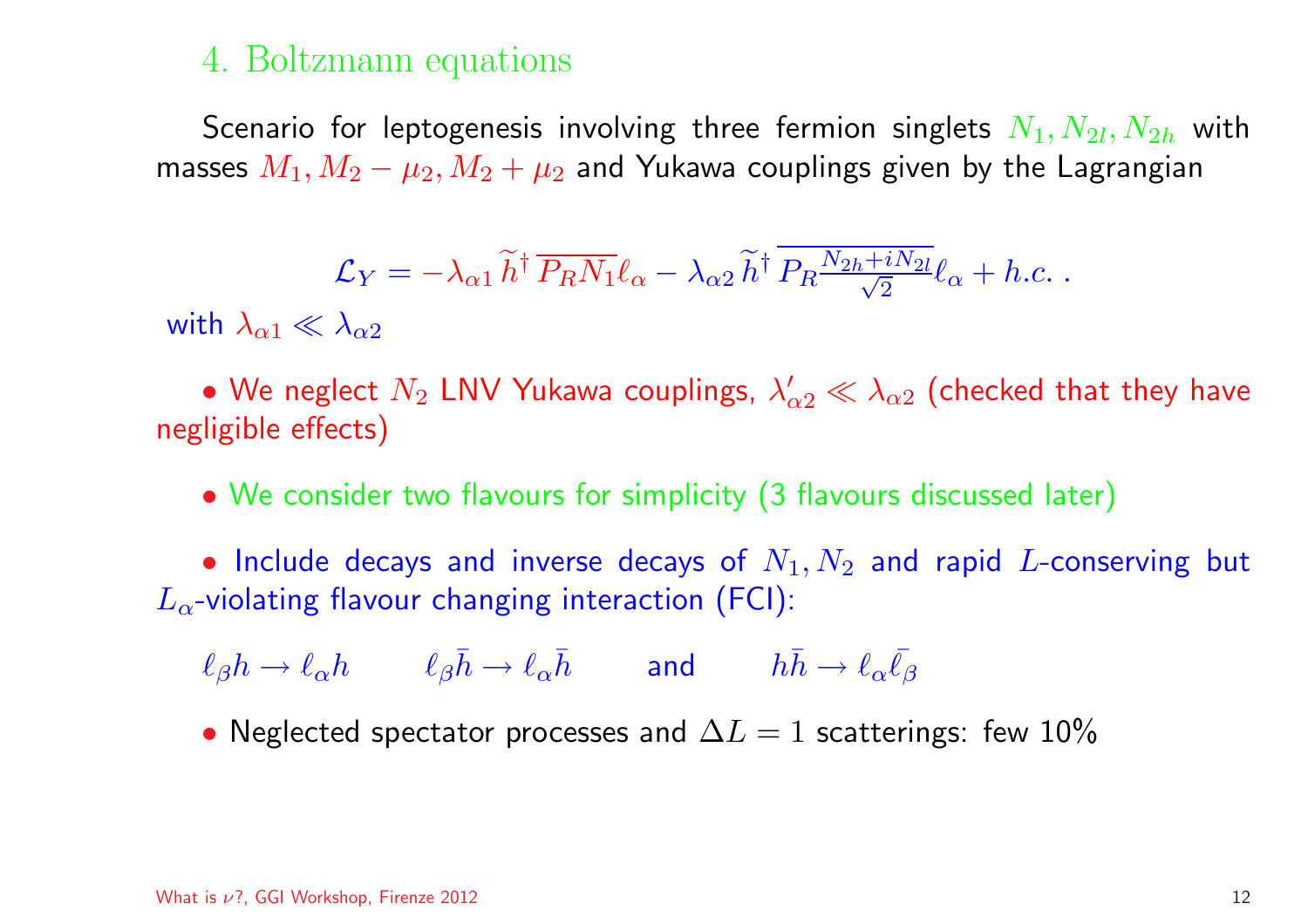Relevant parameters:

•  $M_1$ : for fixed CP asymmetry, lower  $M_1 \rightarrow$  stronger washout (slower Universe expansion rate)

•  $M_2/M_1$ :

 $\epsilon_{\alpha1} \propto (M_1/M_2)^2$  for  $M_1 \ll M_2$ 

 $\gamma_{FCI}(T) \propto (M_1/M_2)^4$  for  $T \sim M_1 \ll M_2$ 

If  $M_2/M_1 \lesssim 20 \rightarrow$  include real  $N_2$  in BE

•  $(\lambda^{\dagger}\lambda)_{11}$ : Effective mass  $\tilde{m}_1 \equiv (\lambda^{\dagger}\lambda)_{11}v^2/M_1 \gtrsim m_* \simeq 10^{-3}$  eV

with  $m_*$  defined by  $\frac{\Gamma_{N_1}}{H(T=M_1)} = \frac{\tilde{m}_1}{m}$ 

- $(\lambda^{\dagger}\lambda)_{22}$ :  $\epsilon_{\alpha1} \propto (\lambda^{\dagger}\lambda)_{22}$ , but
- FCI washout processes increase with  $(\lambda^{\dagger}\lambda)_{22}$
- $N_2$  interactions should be slower than  $\tau$  Yukawa interactions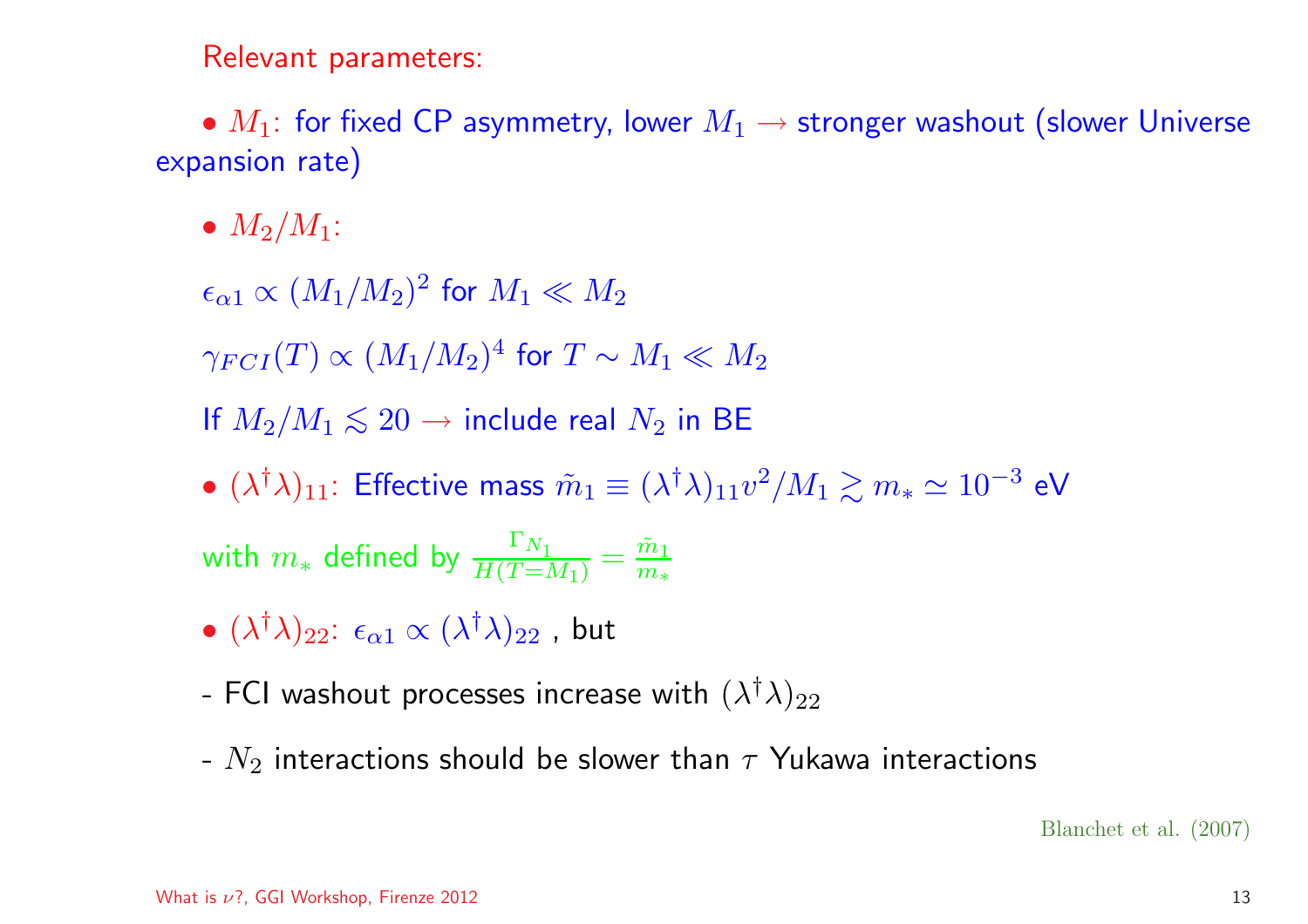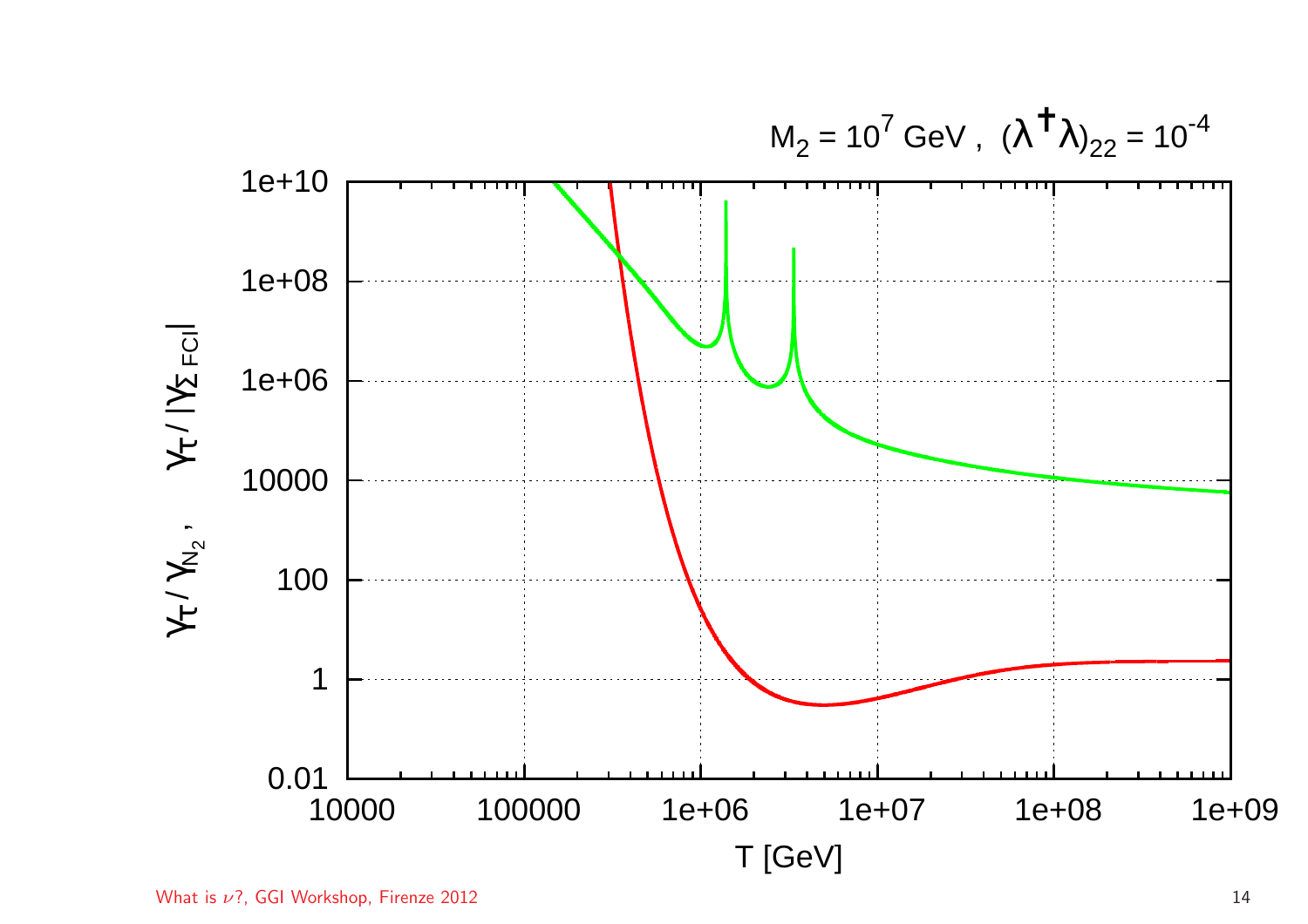• Flavour projectors:  $K_{\alpha i} \equiv \frac{\lambda_{\alpha i} \lambda_{\alpha i}^*}{(\lambda^\dagger \lambda)_{ii}}$ 

For two flavours, only two independent projectors, we take  $K_{\mu 1}, K_{\mu 2}$ 

•  $\mu_2$ : discrete parameter  $\rightarrow Y_B$  takes different values for  $\mu_2 \gg \Gamma_{N_2}$  and  $\mu_2 \ll \Gamma_{N_2}$ 

Notation:

 $Y_X \equiv n_X/s$ 

 $y_X \equiv (Y_X - Y_{\overline{X}})/Y_X^{eq}$ 

Reaction densities:  $\gamma_{c,d}^{a,b,...} \equiv \gamma(a,b,\ldots \to c,d,\ldots)$ 

 $z \equiv M_1/T$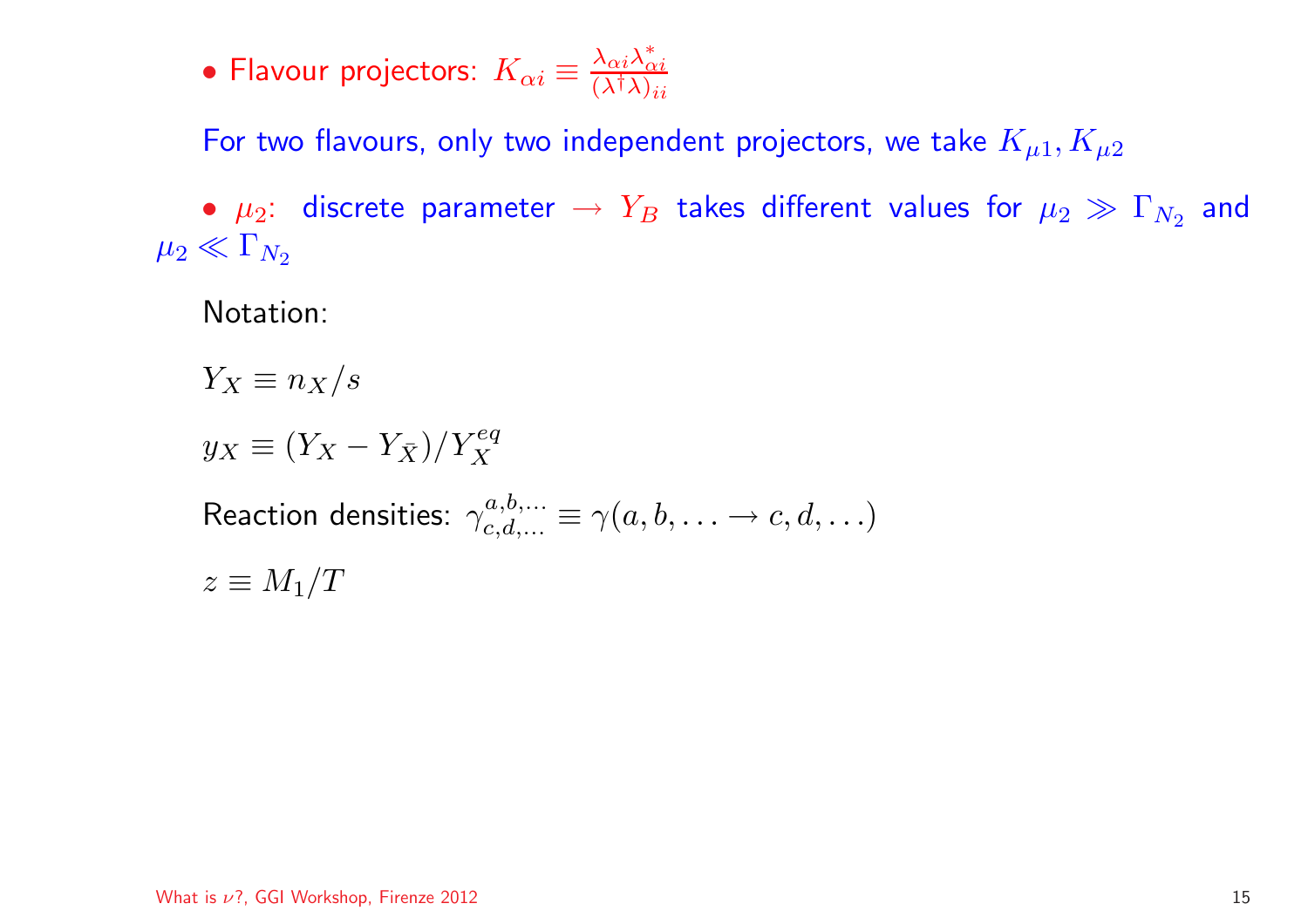**1.** Case  $\mu_2 \gg \Gamma_{N_{2l,2h}}$ :

$$
\begin{array}{rcl} \frac{\mathrm{d} Y_{N_1}}{\mathrm{d} z} & = & \frac{-1}{sHz} \left( \frac{Y_{N_1}}{Y_{N_1}^{eq}} - 1 \right) \gamma_{D_1} \ , \\ \\ \frac{\mathrm{d} Y_{\Delta \alpha}}{\mathrm{d} z} & = & \frac{-1}{sHz} \left\{ \left( \frac{Y_{N_1}}{Y_{N_1}^{eq}} - 1 \right) \epsilon_{\alpha 1} \, \gamma_{D_1} - \sum_i \gamma_{\ell_{\alpha}h}^{N_i} y_{\ell_{\alpha}} \right. \\ \\ & & & \left. - \sum_{\beta \neq \alpha} \left( \gamma_{\ell_{\alpha}h}^{\ell_{\beta}h} + \gamma_{\ell_{\alpha}\bar{h}}^{\ell_{\beta}\bar{h}} + \gamma_{\ell_{\alpha}\bar{\ell}_{\beta}}^{h \bar{h}} \right) \left[ y_{\ell_{\alpha}} - y_{\ell_{\beta}} \right] \right\} \ , \end{array}
$$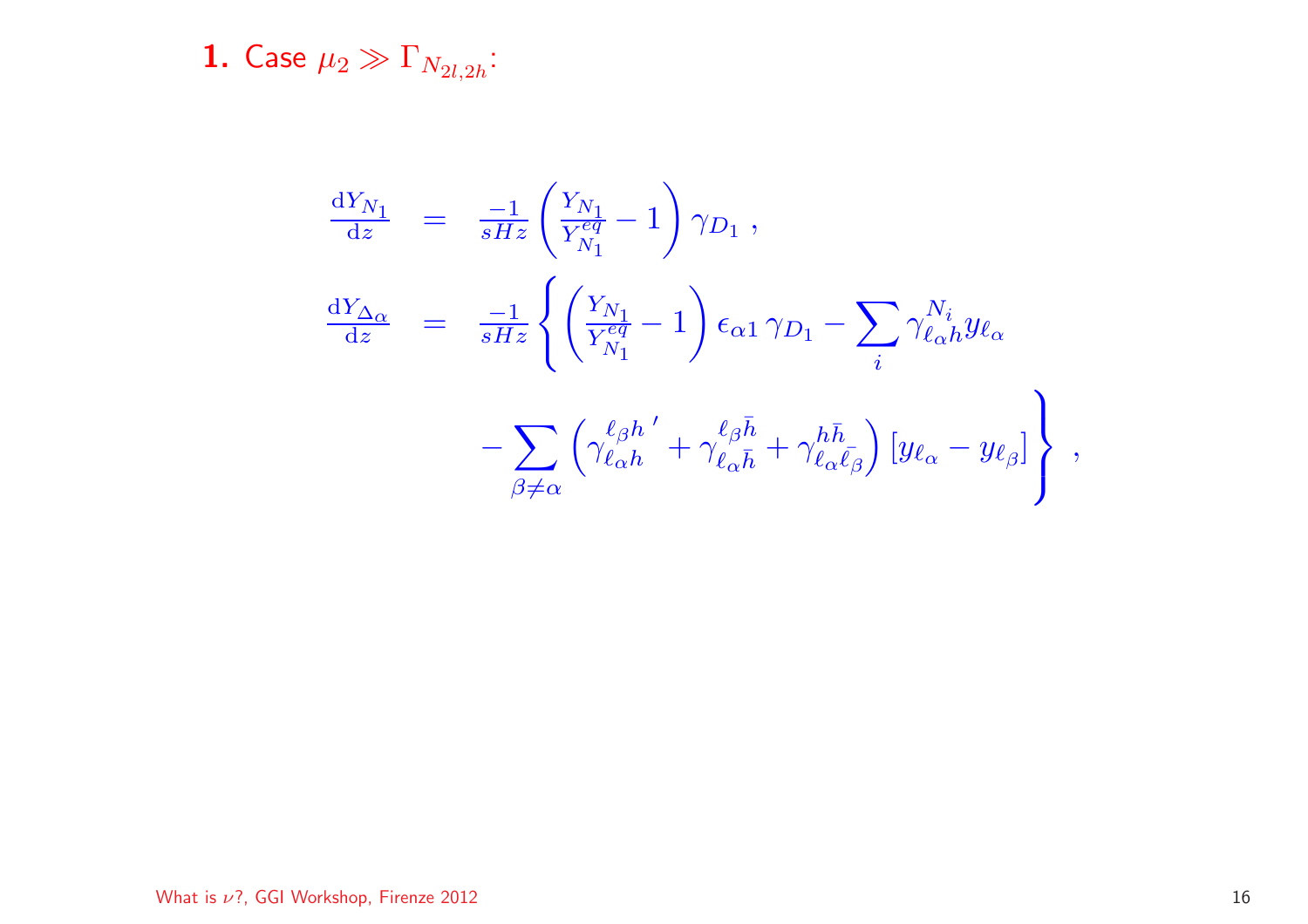## 2. Case  $\mu_2 \ll \Gamma_{N_{2l,2h}}$ :

 $N_{2l}$  and  $N_{2h}$  combine to form a Dirac neutrino  $N_2 \equiv (N_{2h} + iN_{2l})/\sqrt{2} \rightarrow$ there is an asymmetry generated among  $N_2, \overline{N}_2$ :  $Y_{N_2-\bar{N}_2}$ 

González-García, Racker, NR (2009)

$$
\frac{dY_{N_1}}{dz} = \frac{-1}{sHz} \left( \frac{Y_{N_1}}{Y_{N_1}^{eq}} - 1 \right) \gamma_{D_1} ,
$$
\n
$$
\frac{dY_{N_2 - \bar{N}_2}}{dz} = \frac{-1}{sHz} \sum_{\alpha} \gamma_{\ell_{\alpha}h}^{N_2} \left[ y_{N_2} - y_{\ell_{\alpha}} \right] ,
$$
\n
$$
\frac{dY_{\Delta_{\alpha}}}{dz} = \frac{-1}{sHz} \left\{ \left( \frac{Y_{N_1}}{Y_{N_1}^{eq}} - 1 \right) \epsilon_{\alpha 1} \gamma_{D_1} - \gamma_{\ell_{\alpha}h}^{N_1} y_{\ell_{\alpha}} + \gamma_{\ell_{\alpha}h}^{N_2} \left[ y_{N_2} - y_{\ell_{\alpha}} \right] \right.
$$
\n
$$
- \sum_{\beta \neq \alpha} \left( \gamma_{\ell_{\alpha}h}^{\ell_{\beta}h'} + \gamma_{\ell_{\alpha}\bar{h}}^{\ell_{\beta}\bar{h}} + \gamma_{\ell_{\alpha}\bar{\ell}_{\beta}}^{\bar{h}} \right) \left[ y_{\ell_{\alpha}} - y_{\ell_{\beta}} \right] \right\} .
$$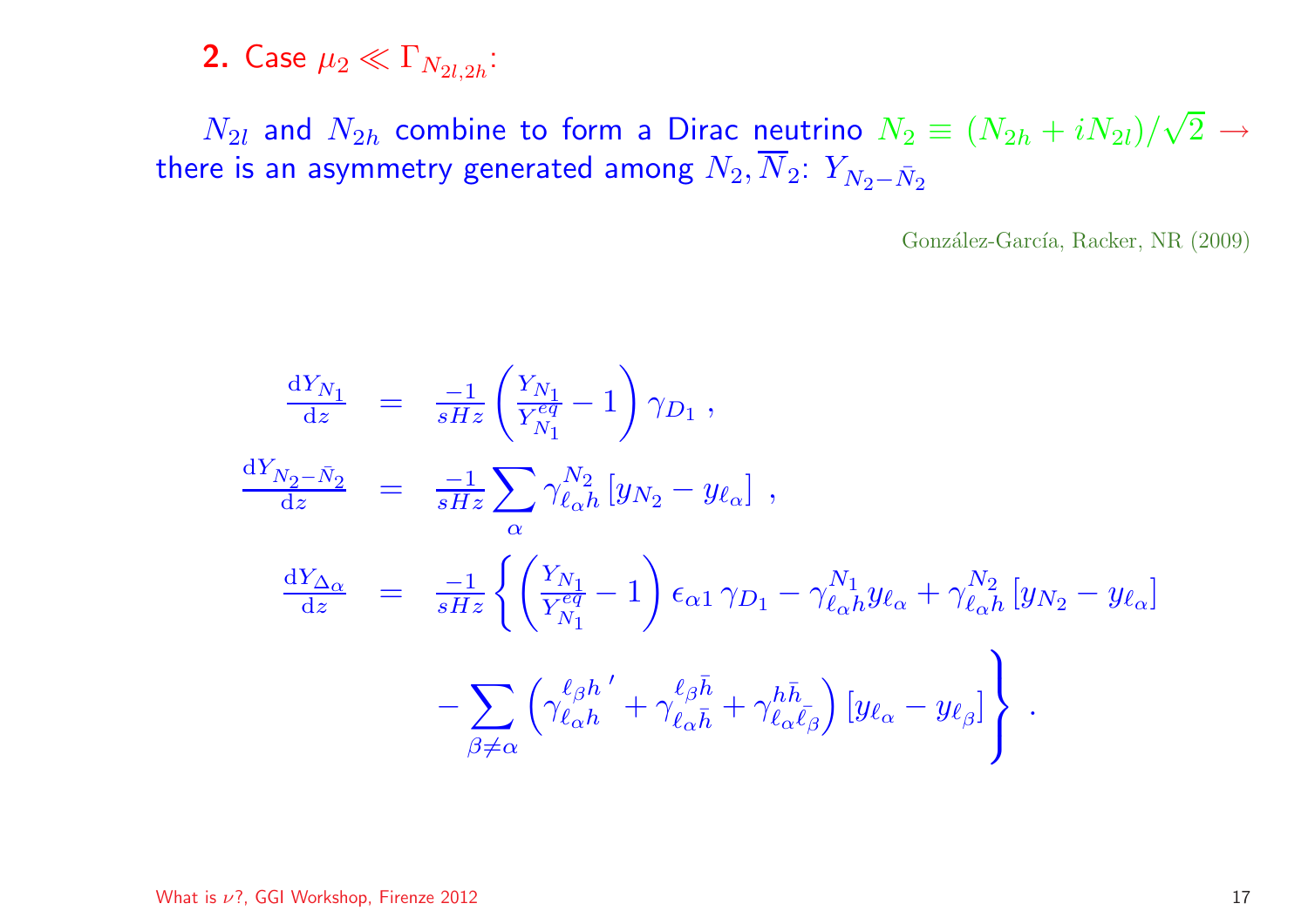4. Results and conclusions

Successful leptogenesis:  $Y_B = 8.75 \times 10^{-11}$ 

WMAP <sup>7</sup> year (2011)

Minimum value of  $M_1$  compatible with successful leptogenesis as a function of  $M_2/M_1$ , maximizing  $Y_B$  over the remaining parameters.

Maximum  $Y_B$  for  $\tilde{m}_1 \sim 10^{-2}$  eV and  $K_{\mu 1} \sim 0.1$ 

 $5 \times 10^{-3}$  eV  $\lesssim \tilde{m}_1 \lesssim 0.1$  eV allowed if weak washouts in one flavor,  $K_{\mu 1} \tilde{m}_1 \lesssim$  $m<sub>∗</sub>$  and strong washout in the other,  $K<sub>τ</sub>1m<sub>1</sub> ≥ (5 − 10)m<sub>∗</sub>$ 

 $(\lambda^{\dagger}\lambda)_{22} \sim 0.01 - 1$ 

With three flavours, bound on  $M_1 \sim 4$  times lower

What is  $\nu$ ?, GGI Workshop, Firenze 2012 18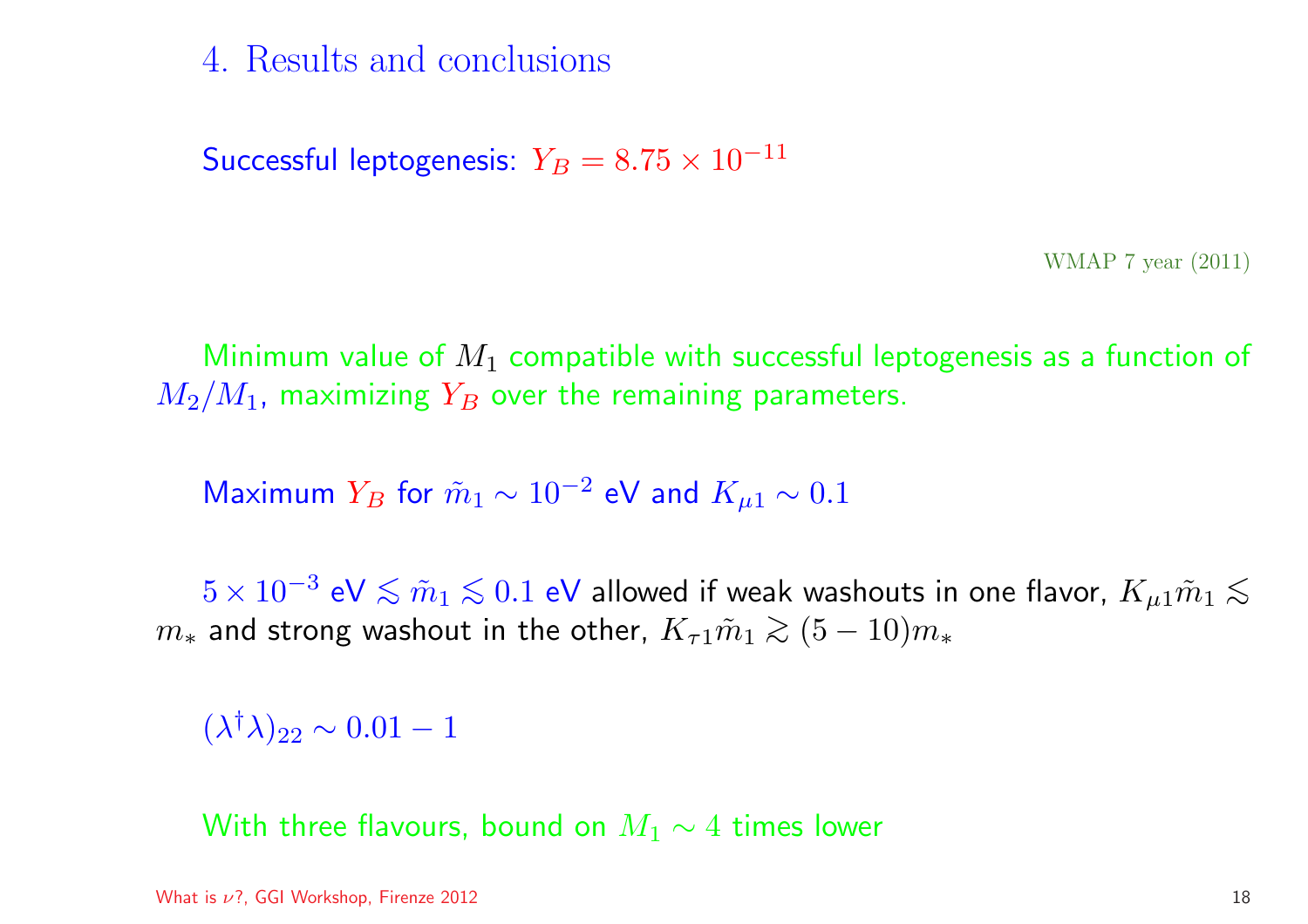

 $-\mu_2 \gg \Gamma_{N_2}$   $-\mu_2 \ll \Gamma_{N_2}$ :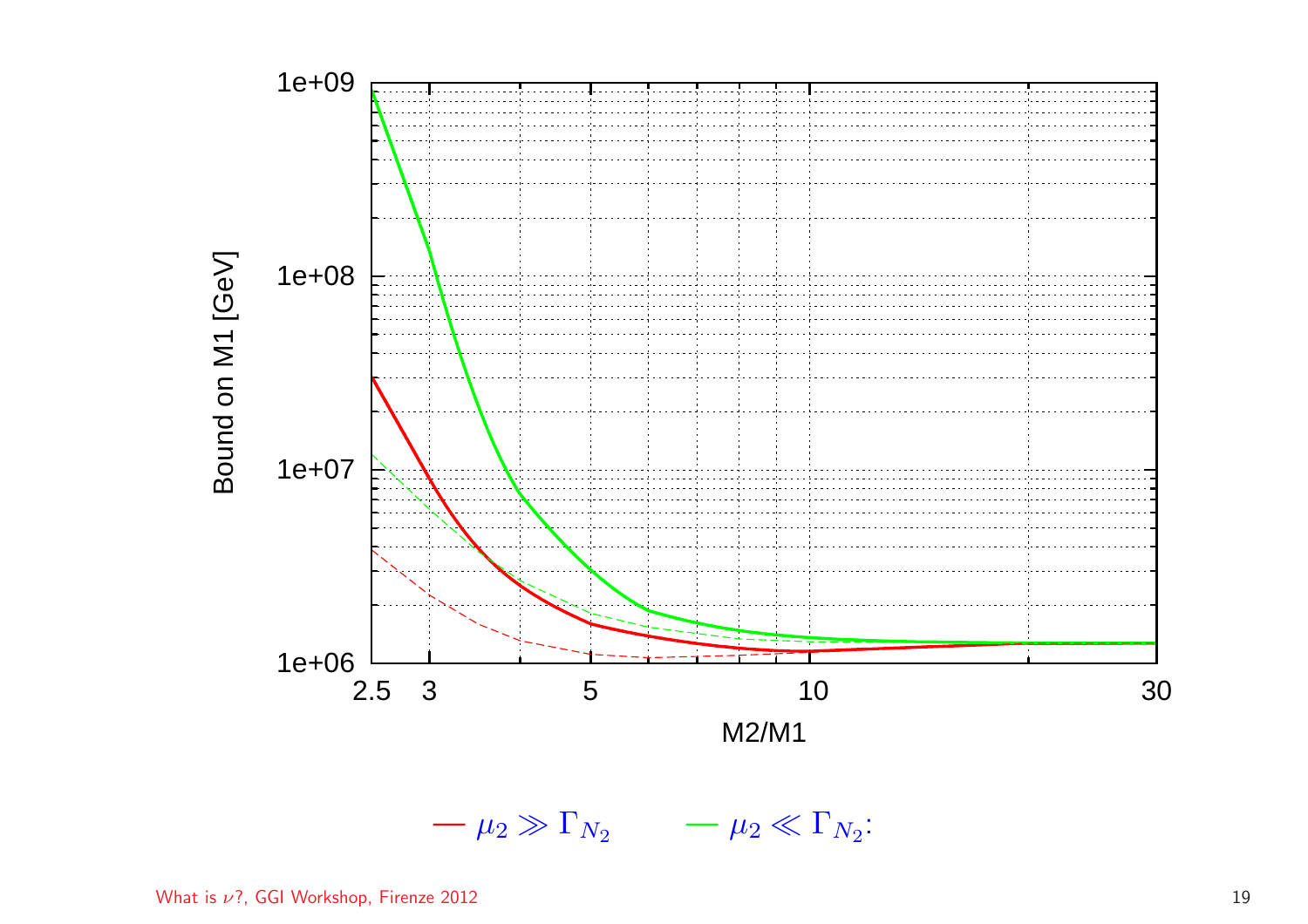$M_1 \sim 10^6$  GeV for  $M_2/M_1 \gtrsim 5$  (DI bound:  $M_1 \sim 10^9$  GeV)

#### Light neutrino masses?

-  $N_1$  contribution:

$$
(m_{\nu})_{\alpha\beta} \sim \lambda_{\alpha1} \frac{v^2}{M_1} \lambda_{\beta1} \sim 0.05 \text{ eV} \to \lambda_{\alpha1} \sim 10^{-5} - 10^{-4}
$$

-  $N_2$  contributions:

$$
(m_{\nu})_{\alpha\beta} \sim (\lambda'_{\alpha 2} - \frac{\mu_2}{M_2} \lambda_{\alpha 2}) \frac{v^2}{M_2} \lambda_{\beta 2} + \lambda_{\alpha 2} \frac{v^2}{M_2} (\lambda'_{\beta 2} - \frac{\mu_2}{M_2} \lambda_{\beta 2})
$$

At least one of the  $N_2$  contributions should be of order  $10^{-2}$  eV:

- for the parameters that minimize  $M_1$ ,  $\mu_2/M_2 \sim 10^{-8} - 10^{-6}$  (independent of  $M_2/M_1$ )  $\rightarrow$  typically,  $\mu_2 \ll \Gamma_{N_2}$ 

- for  $M_1 \gtrsim 5 \times 10^6$  GeV,  $\lambda_{\alpha 2}$  can be smaller and  $\mu_2 \gtrsim \Gamma_{N_2}$ 

 $\lambda'_{\alpha 2} \sim 10^{-8} - 10^{-7} \rightarrow$  negligible contribution to leptogenesis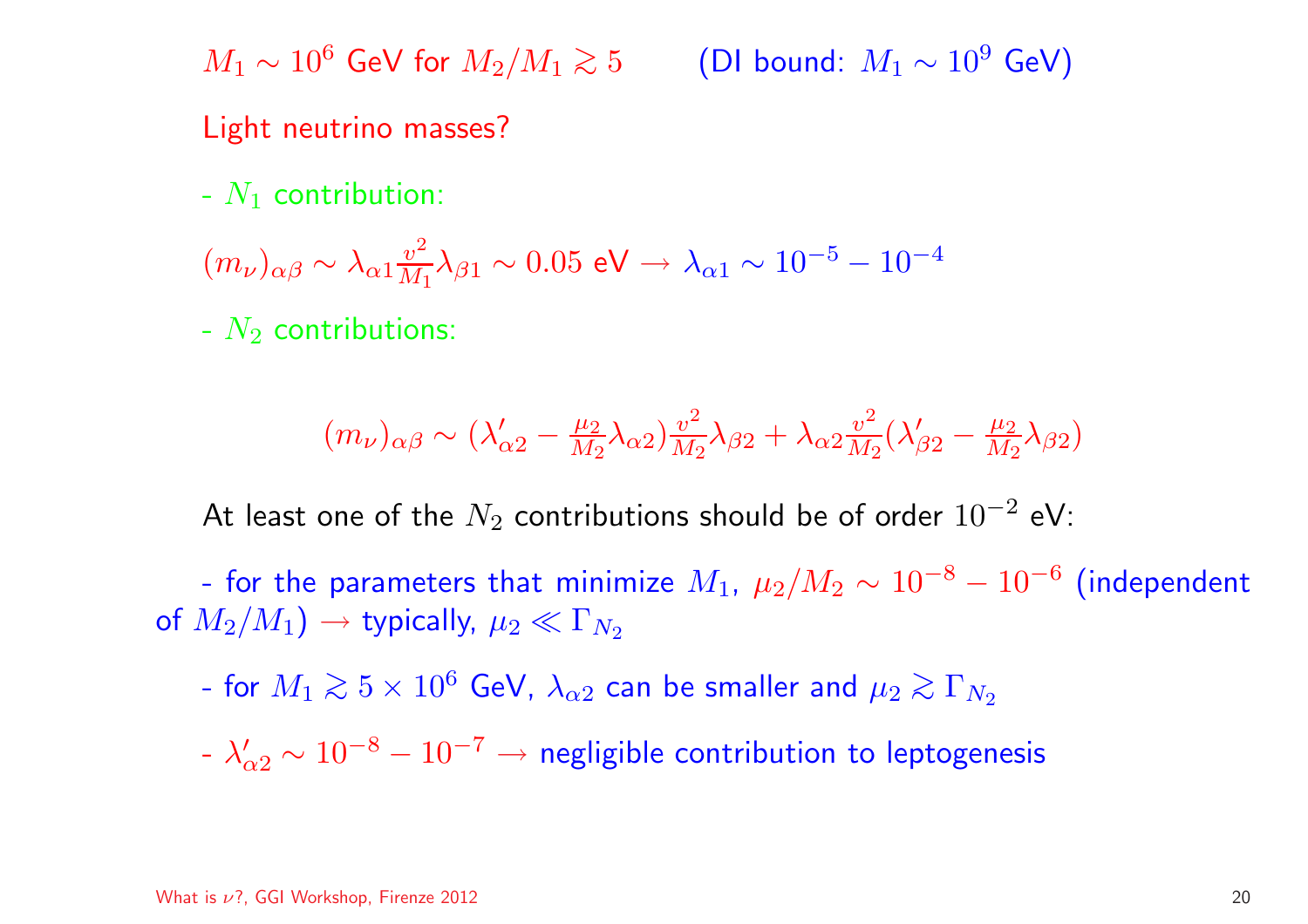# CONCLUSIONS

• Non-resonant, purely flavoured, successful leptogenesis for  $M_1\sim 10^6$  GeV in the framework of seesaw models with small violation of  $B - L$ 

• Alleviates the conflict between the gravitino bound on  $T_{RH}$  and thermal leptogenesis in SUSY scenarios

• Far outside the reach of present and near future colliders, no observable LFV in non-SUSY seesaw.